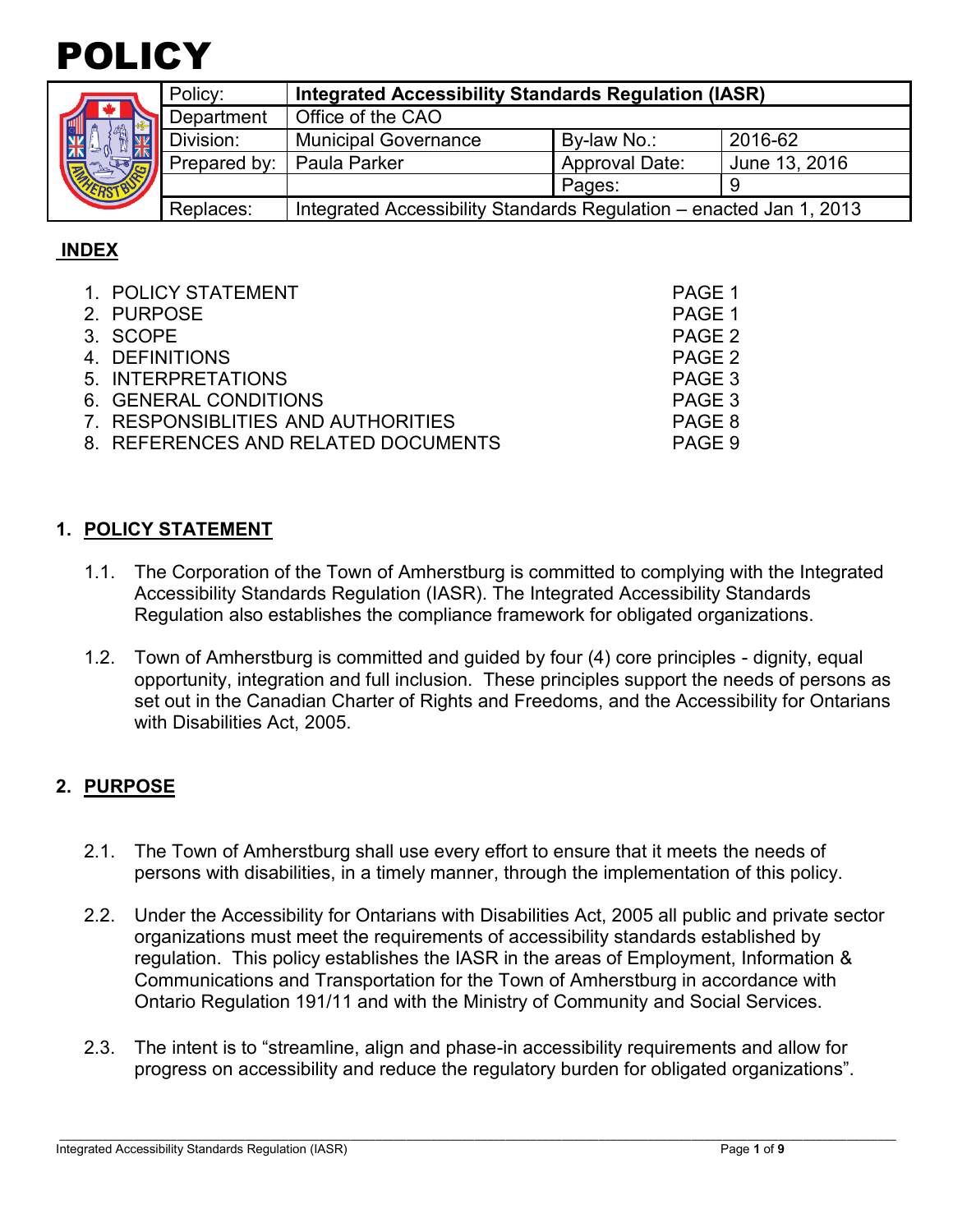# **3. SCOPE**

- 3.1. This policy has been drafted in accordance with the Regulation and addresses how the Town of Amherstburg will achieve accessibility through meeting the Regulation's requirements. It provides the overall strategic direction that the Town will follow to provide accessibility supports to Ontarians with disabilities. The requirements of the Regulation include:
	- **a.** Establishment, implementation, maintenance and documentation of a multi-year accessibility plan, which outlines the organization's strategy to prevent and remove barriers and meet its requirements under the Regulation
	- **b.** Incorporation of accessibility criteria and features when procuring or acquiring goods, services, or facilities
	- **c.** Training
	- **d.** Other specific requirements under the Information & Communication, Employment and Transportation Standards
- 3.2. This policy shall be reviewed every 2 years from the date it becomes effective, and/or sooner at the discretion of the CAO and/or Clerk.

### **4. DEFINITIONS**

- 4.1. **Chief Administrative Officer (CAO)** is the Chief Administrative Officer for the Corporation of the Town of Amherstburg, which includes the roles and responsibilities as laid out in Section 229 of the Municipal Act, 2001.
- 4.2. **Clerk** is the Municipal Clerk for the Corporation of the Town of Amherstburg, which includes the roles and responsibilities as laid out in Section 228 of the Municipal Act, 2001.
- 4.3. **Staff** is any person (or group thereof) who supplies services to the Corporation for wages including any union or non-union, regular or temporary, full-time, part-time, seasonal or casual staff member, including but not limited to permanent staff, temporary staff, committee members, students, recreation staff, contract employees, paid work placements, and adult crossing guards.
- 4.4. **Town** is the Corporation of the Town of Amherstburg.
- 4.5. **Accessible formats** may include, but are not limited to, large print, recorded audio and electronic formats, braille and other formats usable by persons with disabilities.
- 4.6. **Accommodations** are necessary and appropriate modification and adjustments not imposing a disproportionate or undue burden, where needed in a particular case, to ensure persons with disabilities the enjoyment or exercise on an equal basis with others of all human rights and fundamental freedoms.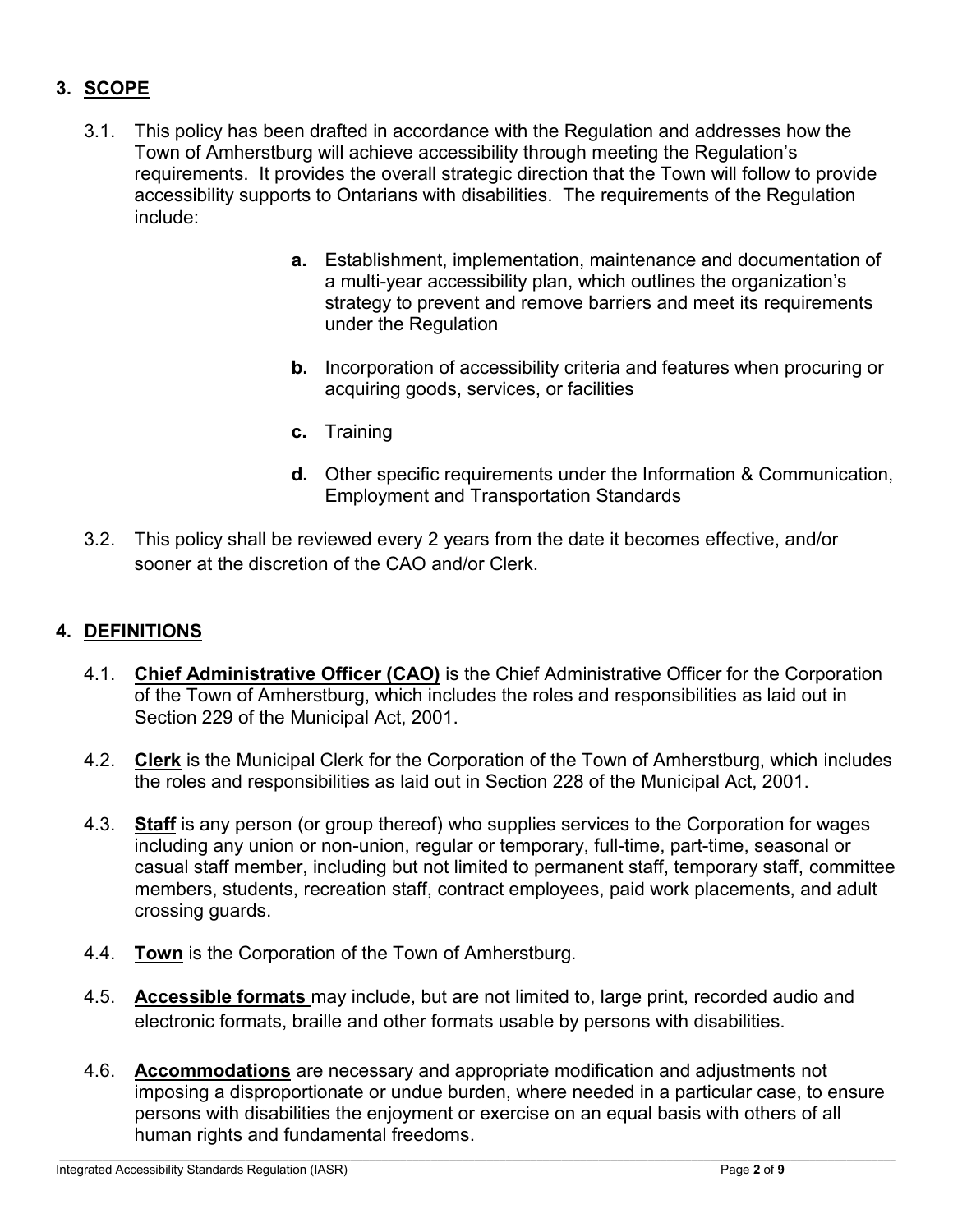- 4.7. **Disability** is any degree of physical disability, infirmity, malformation or disfigurement that is caused by bodily injury, birth defect or illness and, without limiting the generality of the foregoing, includes diabetes mellitus, epilepsy, a brain injury, any degree of paralysis, amputation, lack of physical co-ordination, blindness or visual impediment, deafness or hearing impediment, muteness or speech impediment, or physical reliance on a guide dog or other animal or on a wheelchair or other remedial appliance or device; a condition of mental impairment or a developmental disability; a learning disability, or a dysfunction in one or more of the processes involved in understanding or using symbols or spoken language; a mental disorder, or; an injury or disability for which benefits were claimed or received under the insurance plan established under the Workplace Safety and Insurance Act, 1997; ("handicap")
- 4.8. **Communication Supports** may include, but are not limited to, captioning, alternative and augmentative communication supports, plain language, sign language and other supports that facilitate effective communications.
- 4.9. **Mobility Aide** is a device used to facilitate the transport, in a seated posture, of a person with a disability.
- 4.10. **Web Content Accessibility Guidelines (WCAG)** is a World Wide Web Consortium Recommendation, dated December 2008, entitled "Web Content Accessibility Guidelines (WCAG) 2.0;"

## **5. INTERPRETATIONS**

5.1. Any reference in this Policy to any statute or any section of a statute shall, unless expressly stated, be deemed to be reference to the statute as amended, restated or re-enacted from time to time. Any references to a By-law or Town policy shall be deemed to be a reference to the most recent passed policy or By-law and any replacements thereto.

### **6. GENERAL CONDITIONS**

### 6.1. **Multi-Year Accessibility Plan**

- 6.1.1. The Town's Multi-Year Accessibility Plan outlines a phased-in strategy to prevent and remove barriers and addresses the current and future requirements of the AODA.
- 6.1.2. The Town is committed to reviewing its accessibility needs and will report annually on its progress and implementation of the plan. The information will be posted annually on the website. The Town will also provide an alternative format upon request, where available. The mutli-year plan will be reviewed and updated every 5 years.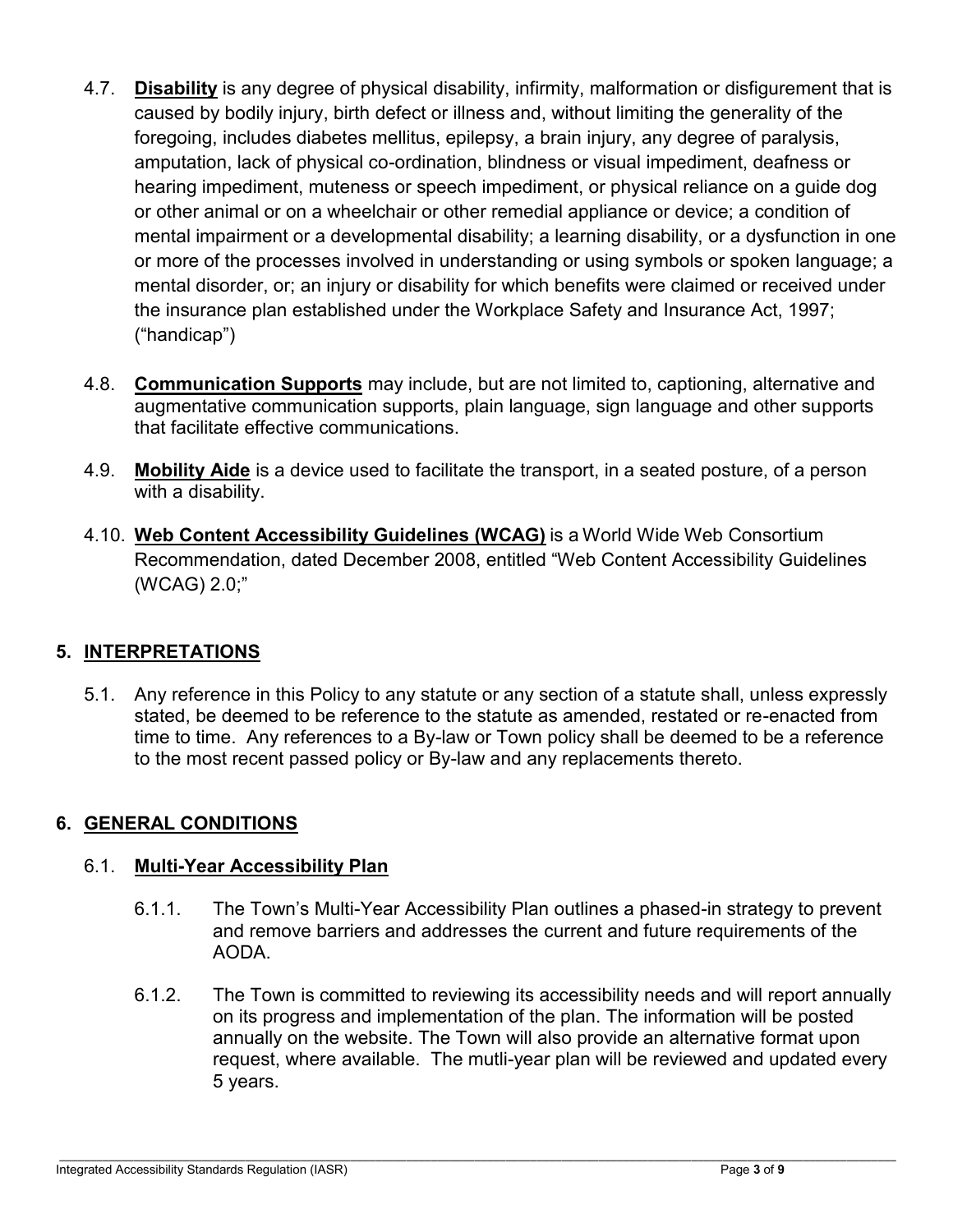### 6.2. **Procuring or Acquiring Goods, Services or Facilities**

6.2.1. The Town will use accessibility criteria and features when procuring or acquiring goods, services or facilities, except where it is not practicable to do so. If required, an explanation will be provided.

### 6.3. **Training**

6.3.1. The Town will ensure that training is provided to all employees and regular fee for service staff, on the requirements of accessibility standards referred to in the regulation and on the Human Rights Code, as it pertains to persons with disabilities. Training will be provided upon hire and every two years thereafter, or as changes to this policy occurs. Training will also be provided where appropriate for employees who change positions. Administration will maintain a record of training dates and the specific individuals that were in attendance.

## 6.4. **Information and Communications Standard**

- 6.4.1. The Town will create, provide and receive information and communications in ways that are accessible to people with disabilities, where practicable.
- 6.4.2. If the Town determines that it is not technically feasible to convert the information/communications, or does not have the technology available to convert the information/communication, the Town will be obligated to provide the person that requires the information with:
	- a. An explanation as to why the information/communications are unconvertible.
	- b. A summary of the unconvertible information/communication.

### 6.5. **Emergency Information**

6.5.1. When the Town prepares emergency procedures, plans or public safety information, Administration will make the information available to the public, as soon as practicable. The Town shall provide information in an accessible format or with the appropriate communication supports, as soon as practicable, upon request.

#### 6.6. **Feedback**

6.6.1. The Town has a process in place for receiving and responding to feedback and will ensure that those processes are provided in an accessible format and with communications support, upon request. The Town will notify the public about the availability of accessible formats and communication supports.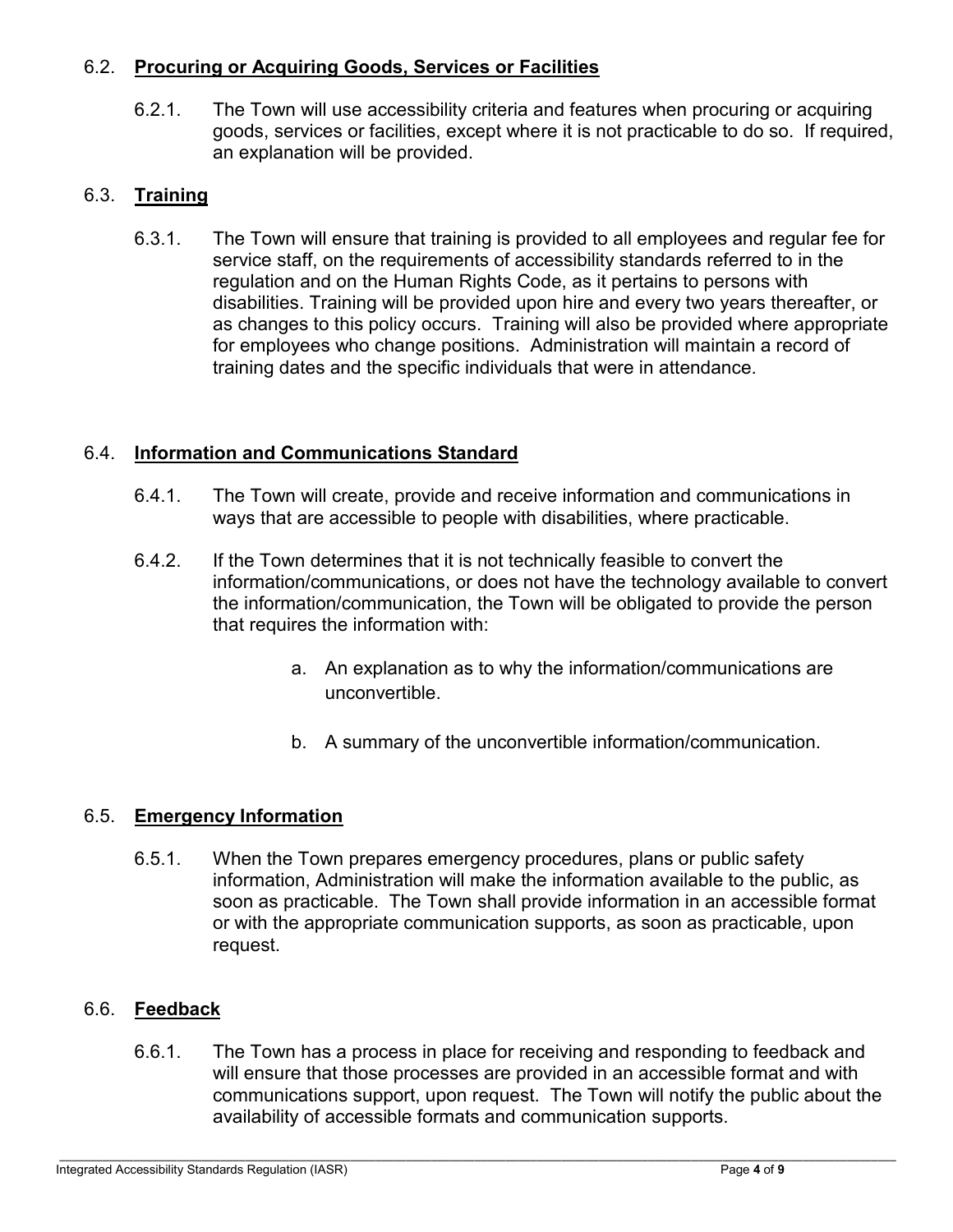### 6.7. **Accessible Formats and Communication Supports**

- 6.7.1. The Town shall be obligated to provide or arrange for accessible formats and communication supports for persons with disabilities:
	- a. Upon request in a timely manner that takes into account the person's accessibility needs due to the disability
	- b. At a cost that is no more than the regular cost that is charged to others.
	- c. Consult with the person making the request and determine suitability of an accessible format or communication supports.
	- d. Notify the public about the availability of accessible formats and communication supports, where available.

### 6.8. **Website Accessibility**

6.8.1. The Town shall make its internet website and web content conform with WCAG 2.0 initially at Level A and increasing to Level AA By January 1, 2014, any new web content will conform with WCAG 2.0 Level A. By January 1, 2021 all internet website and web content will conform to WCAG 2.0 Level AA.

#### 6.9. **Education, Training and Materials**

#### 6.9.1. Employment Standard

- 6.9.1.1 The Employment Standard builds upon the existing requirements under the Ontario Human Rights Code in relation to how to accommodate individuals with disabilities throughout the job application process and the employment relationship. It applies in respect to employees and does not apply to volunteers and other non-paid individuals.
- 6.9.1.2 The requirements of the Employment Standard shall be met by Town of Amherstburg by January 1, 2014 unless otherwise specified.

#### 6.9.2. Recruitment and Retention

- 6.9.2.1 The Town shall notify employees and the public about the availability of accommodations for applicants with disabilities:
	- a. During the recruitment process when job applicants are individually selected to participate in an assessment or selection process
	- b. If a selected applicant requests an accommodation, the Town shall consult with the applicant and provide or arrange for provision of a suitable accommodation that takes into account the applicants disability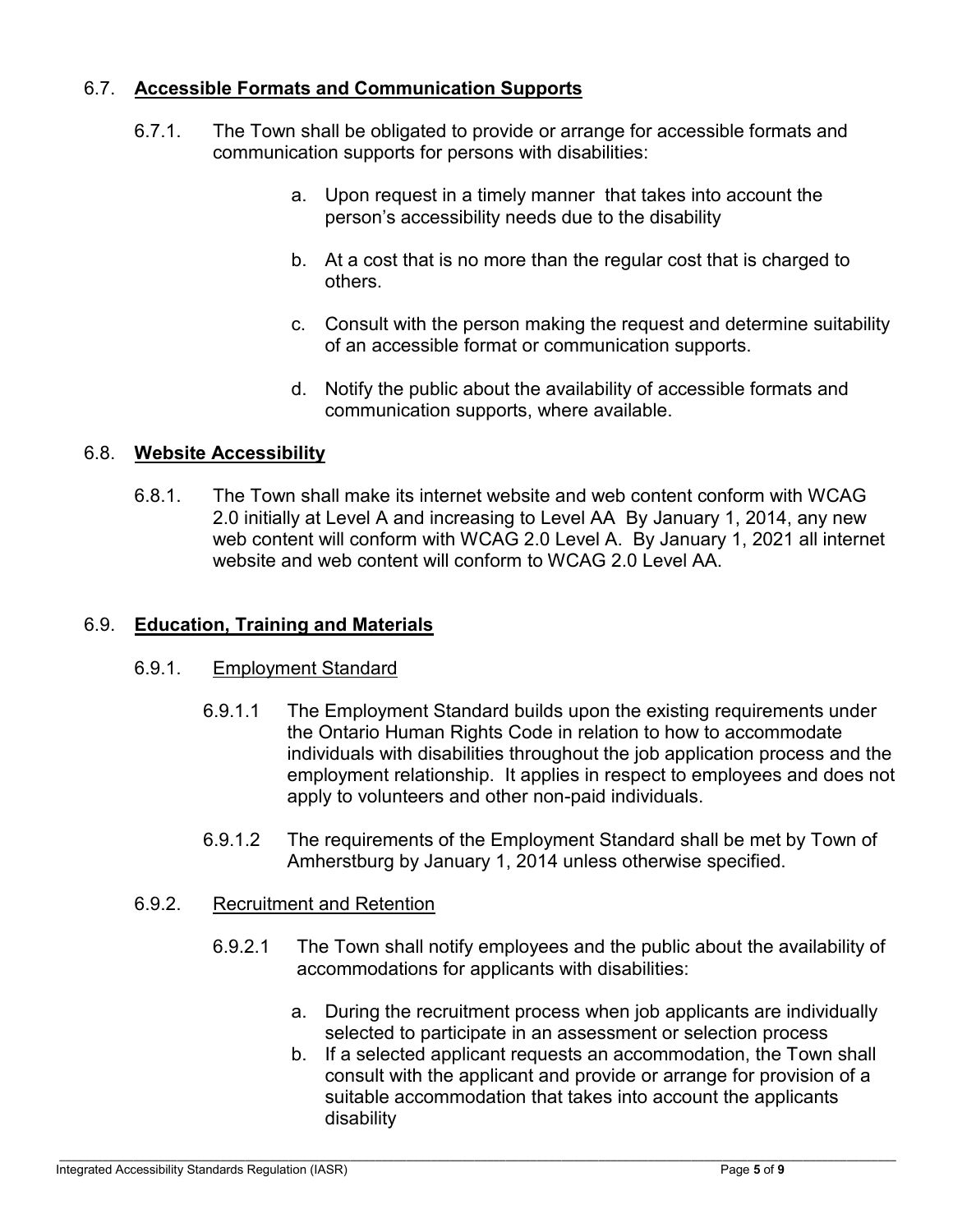c. Notify successful applicants of the policies for accommodating employees with disabilities.

### 6.9.3. Employee Notification

- 6.9.3.1 The Town shall inform employees of the policies used to support its employees with disabilities, including but not limited to, policies on the provision of job accommodations that take into account an employee's accessibility needs due to a disability:
	- a. As required to new employees as soon as practicable after they begin their employment.
	- b. Whenever there is a change in policies on the provision of job accommodations that take into account an employee's accessibility needs due to a disability.

#### 6.9.4 Accessible Formats

- 6.9.4.1 Where an employee with a disability requests an accessible format, the Town will consult with the employee to provide or arrange for the provision of accessible formats and communication supports for:
	- information that is needed in order to perform the employees job
	- information that is generally available to employees in the workplace and;
	- consult with the employee making the request in determining the suitability of an accessible format or communication support.

#### 6.9.5 Individual Accommodation Plan (IAP)

- 6.9.5.1 The Town shall have in place a written process for the development of a documented individual accommodation plan for employees with a disability. The process shall include:
	- The employees participation in the development of the IAP
	- Assessment on an individual basis:
	- Identification of accommodations to be provided;
	- Timelines for the provision of accommodations;
	- The Town may request an evaluation by a medical or other expert at our expense, to assist with determining the required accommodations and how to achieve the accommodation;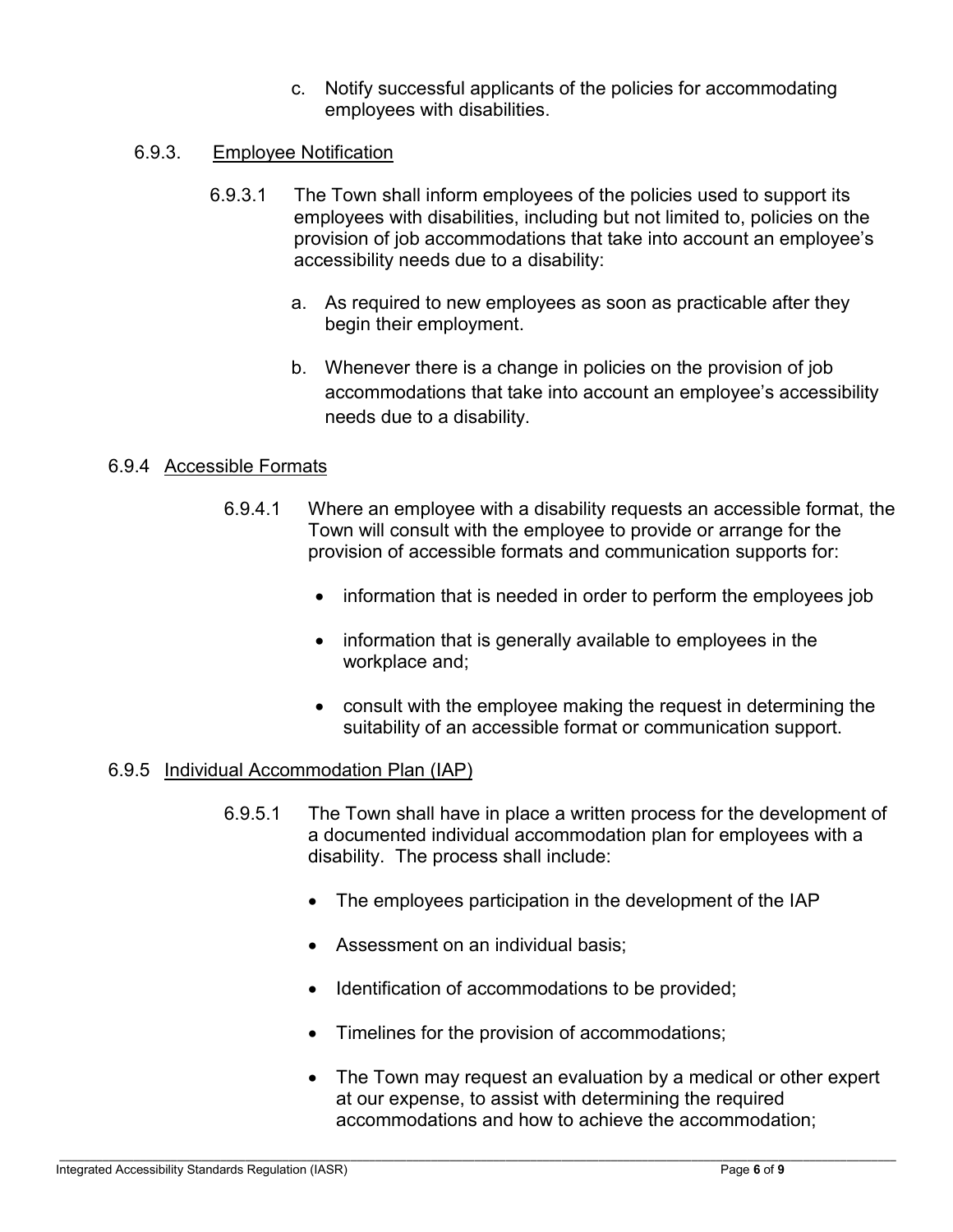- Employee may request the participation of a representative from their bargaining agent where represented, or otherwise a representative from the workplace where the employee is not represented by a bargaining agent;
- Steps taken to protect the privacy of the employee's personal information;
- Frequency with which the IAP will be reviewed and updated and the manner in which it will be done;
- $\bullet$  If denied, the reason(s) for denial are to be provided to the employee;
- A format that takes into account the employee's disability;
- If requested, any information regarding accessible formats and communication supports will be provided;
- Identification of any other accommodations that is to be provided

## 6.9.6 Return to Work

6.9.6.1 The Town will have in place a return to work process for employees who have been absent from work due to a disability and require disability-related accommodation in order to return to work. Such processes must be documented and must outline steps that the Town will take to facilitate the return to work and include an IAP plan.

#### 6.9.7 Performance Management, Career Development and Advancement, Redeployment

- 6.9.7.1 The Town will take into account the accessibility needs and/or individual accommodation plans of employees when:
	- Using performance management processes;
	- Providing career development and advancement information;
	- Using redeployment procedures.

### 6.9.8 Workplace Emergency Response Information

6.9.8.1 The Town shall provide individualized workplace emergency response information to employees who have a disability: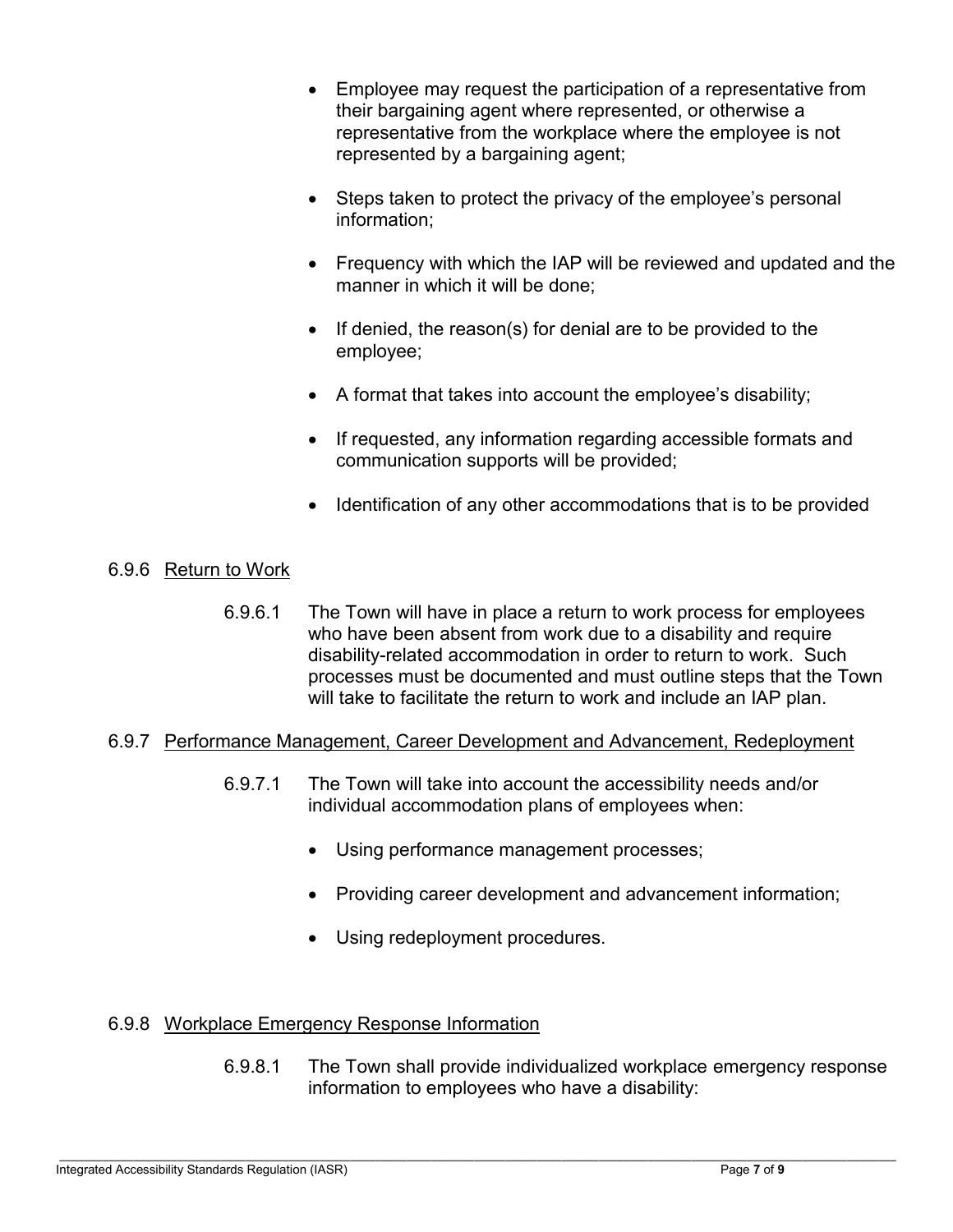- If the disability is such that the individualized information is necessary and the employer is aware of needs for accommodations due to the employee's disability;
- If the employee that receives an individual workplace emergency response information requires assistance, the Town shall provide, with the employees consent, information to a person designated by the Town to provide assistance to the employee;
- As soon as practicable after becoming aware of the need for accommodation due to the employee's disability;
- A review of the individualized workplace emergency response information when the employee moves into a different location in the organization, when overall accommodations needs or plans are reviewed and when the employer reviews its general emergency response policies.

### **6.10 Transportation Standard**

- 6.10.1 The Transportation Standard will make it easier for people to travel in Ontario, including persons with disabilities, older Ontarians and families traveling with children in strollers. The Town will:
	- Consult with the AAAC, persons with disabilities and the public to determine proportion of accessible taxis required in the community, including steps to meet the need;
	- Ensure taxicabs do not charge higher fees or additional fees to persons with disabilities;
	- Ensure taxicabs do not charge a fee for storage of assistive devices;
	- Ensure taxicabs have appropriate information displayed on the rear bumper and available in an accessible format to passengers.

### **7. RESPONSIBLITIES AND AUTHORITIES**

- 7.1. **Council** has the authority and responsibility to:
	- 7.1.1. Ensure the enforcement of accessibility standards in order to achieve accessibility for Ontarians with disabilities with respect to goods, services, facilities, accommodation, employment, buildings, structures and premises
- 7.2. The **CAO** has the authority and responsibility to: